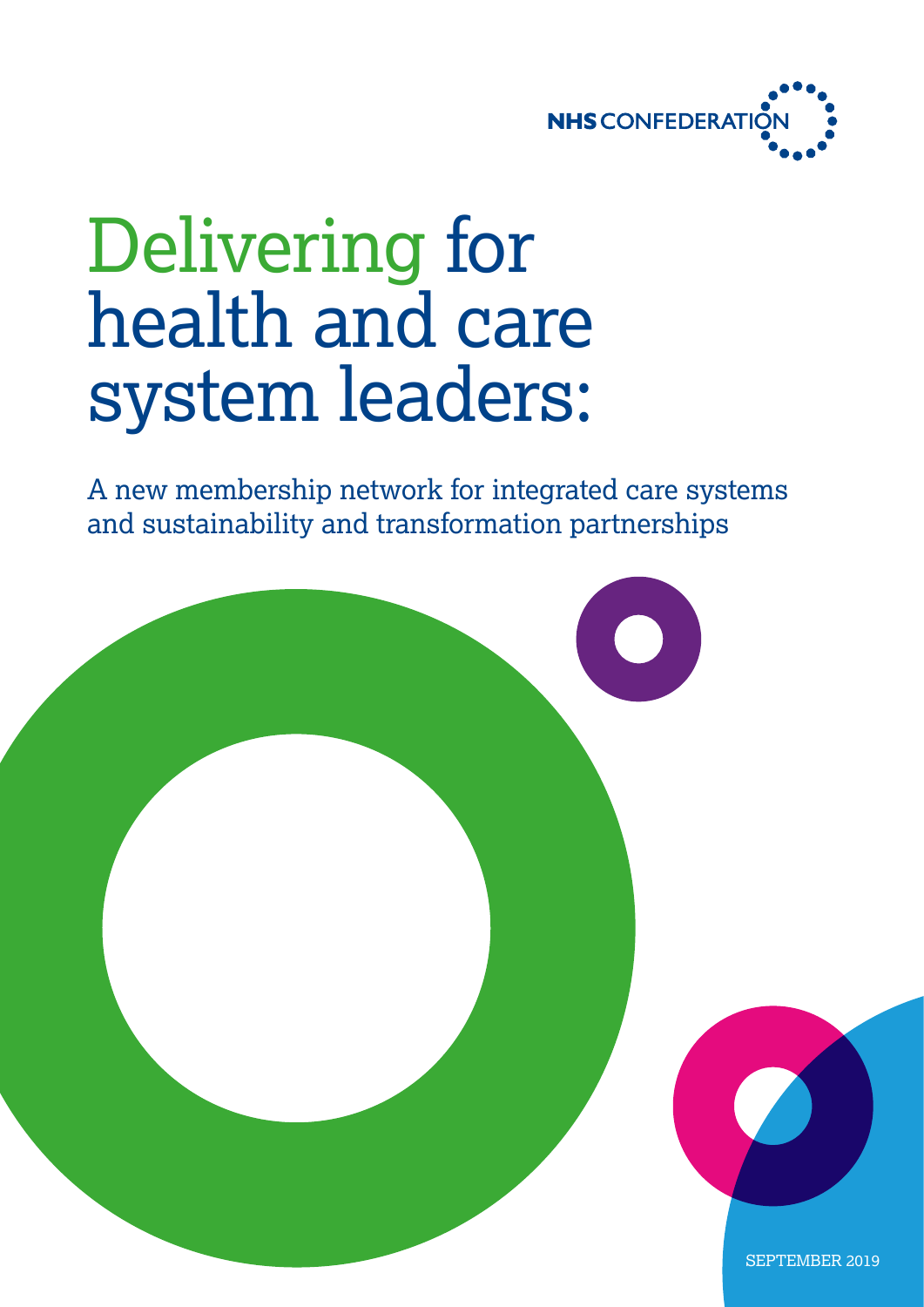### About us

The NHS Confederation brings together and speaks on behalf of organisations that plan, commission and provide NHS services.

Through our networks in England and our operations in Wales and Northern Ireland, we represent the wide variety of organisations involved in commissioning and providing NHS care, and as such we are well placed to articulate the interests of the whole healthcare system.

We work across England, Wales and Northern Ireland, with separate operations in Belfast and Cardiff and we have a European Office focused on representing NHS interests in Europe and making sure the needs of patients and the healthcare sector are listened to and acted upon as we exit the European Union.

In England we also run NHS Employers which supports the heath service in a myriad of ways in its role as the nation's largest employer.

The Confederation's members include:

- o NHS trusts and NHS foundation trusts providing acute, mental health, community and ambulance services
- independent, social enterprise and voluntary sector providers of NHS services
- **o** clinical commissioning groups
- academic health science networks.

We see our critical role as being to support and bring together all parts of the health and care system to help develop solutions to the challenges it now faces. We work closely with our partners in local government to do this.

We believe the emergence of system working will make our contribution more vital than ever as every part of England moves to become an integrated care system by 2021.

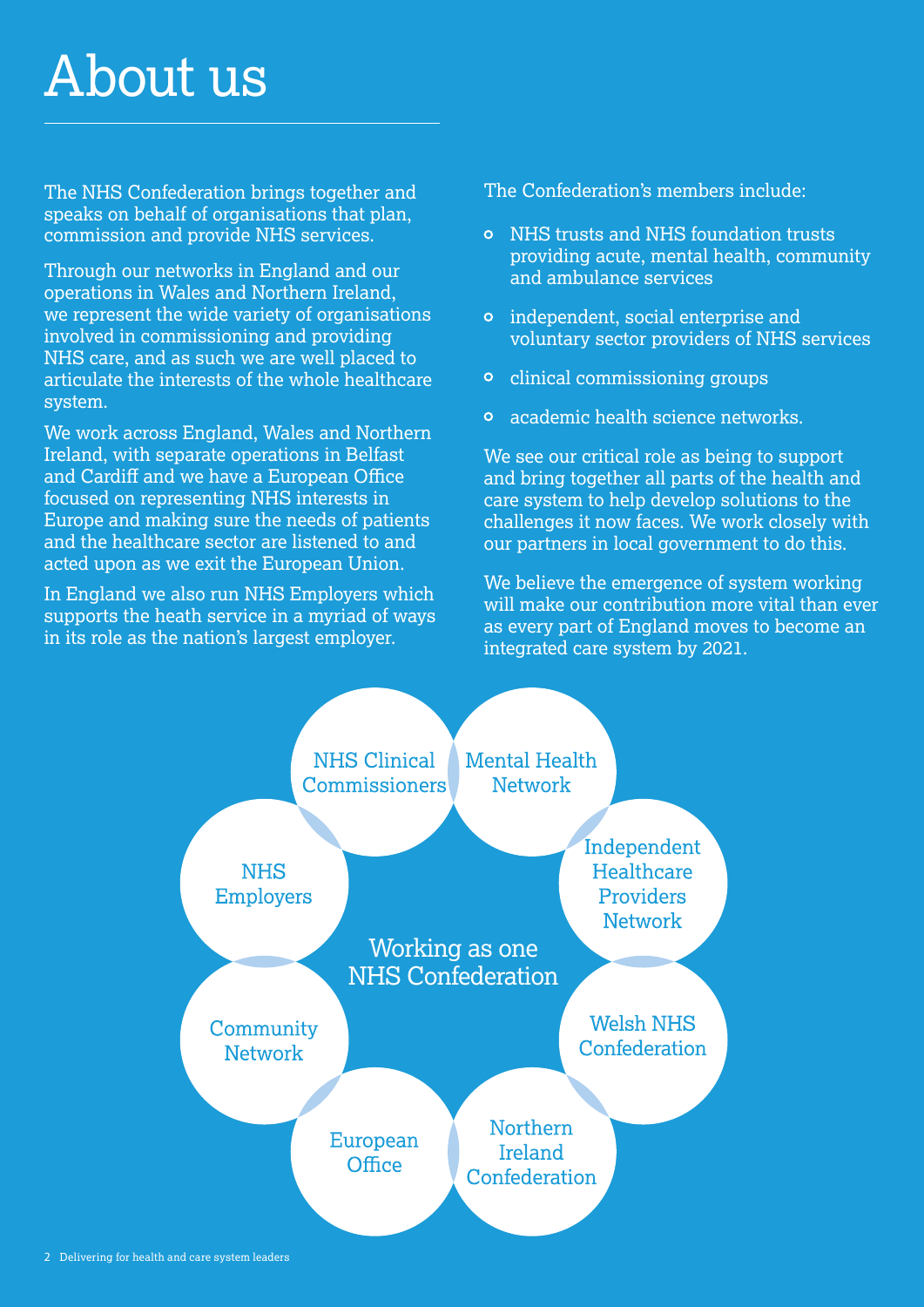### Foreword

A critical part of delivering the ambitions of the NHS Long Term plan will be empowering local systems and giving them the autonomy that they need.

At the NHS Confederation we are supporting emerging systems and helping local areas on the journey to becoming integrated care systems by April 2021. We believe the ambitions of the plan can only be met through greater collaboration, partnerships and system working.

That is why we have been consulting integrated care system (ICS) and sustainability and transformation partnership (STP) leaders in recent months to understand what support you would find most valuable.

As local systems emerge and mature, you, as system leaders, have told us it is vital that system leaders across the NHS and local government have an independent safe space to exchange ideas, share experiences and challenges, and develop solutions.

As a result of this feedback, we have now established a national network for ICS and STP leaders. This is one of a number of activities we will be undertaking to support local systems. We also plan to deliver tailored services across ICSs and STPs to support independent chairs, programme directors, clinical leads, non-executive directors (NEDs) and lay members, and wider leadership teams. This follows the support we already provide to mental health ICS and STP leads through our Mental Health Network.

The ICS and STP leaders' network will be led by its members who will decide its priorities and programme. We will support this nationally and through our regional team, and we hope the network and its members will also use us to transmit messages to the centre, as well as to facilitate engagement and promote effective system working.

We will also establish a national system policy forum consisting of other sector representative organisations to ensure our collective work to support local systems is well coordinated and avoids duplication.

We are grateful to all those who provided feedback on how we should take this forward. This document provides some more detail, but we want to work with you over the coming weeks and months to shape the way the network will operate and how we can support its members.

We will be launching the first ICS and STP leaders' network event with a dinner on the evening of Wednesday 6 November 2019 and hope you will be able to join us. In the meantime, please do give us feedback on this paper, by contacting Niall Dickson at [niall.dickson@nhsconfed.org](mailto:niall.dickson@nhsconfed.org
)

 $\bigwedge$  in FRM

Niall Dickson **Chief Executive, NHS Confederation**

ue Nord

Julie Wood **Chief Executive, NHS Clinical Commissioners**

Sean Duggan

**Chief Executive, Mental Health Network**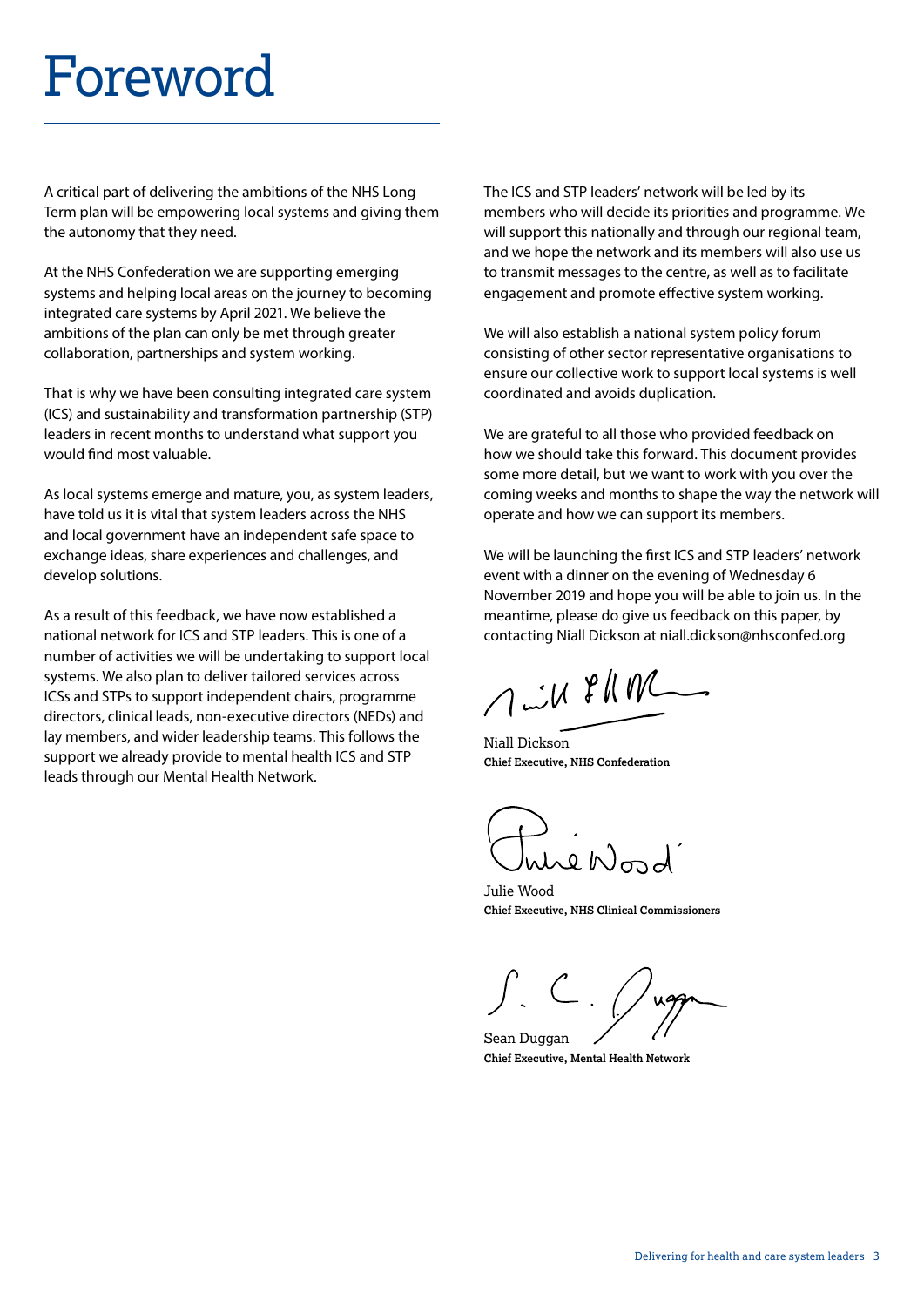### Monthly news bulletin

We will support leaders working across the NHS and in local government

Networking events for ICS and STP leads

Report series on key topics, with practical learning

> Prompting engagement on issues that require your voice

Become part of our health and care leaders panel

There will initially be no charge for joining the network. We want to demonstrate its value and we are keen to work with you as members of the network to shape how it will operate and to define the support we provide. The network will be for ICS and STP leaders and in addition we will also support independent chairs, programme directors, clinical leads, mental health leads, NEDs and lay members, and wider leadership teams. We will support leaders working across the NHS and in local government.

Our aim would be to create a network that would:

- **Inform** members about the changing health and care landscape in a concise and accessible way.
- **Represent** the views of members, giving a voice to their expert knowledge and concerns at the highest levels.
- **Influence** the development of policy relevant to members through gathering feedback and engaging with decision makers.
- **Support** members to share ideas, insights and best practice.

Illustrated opposite are some core member benefits that we would envisage providing. However, we will work with you to develop and refine this offer.

This offer is being developed alongside a similar one we will shortly announce for primary care networks.

### Membership benefits





Opportunities for buddying and peer support

Acting as your independent voice to influence policy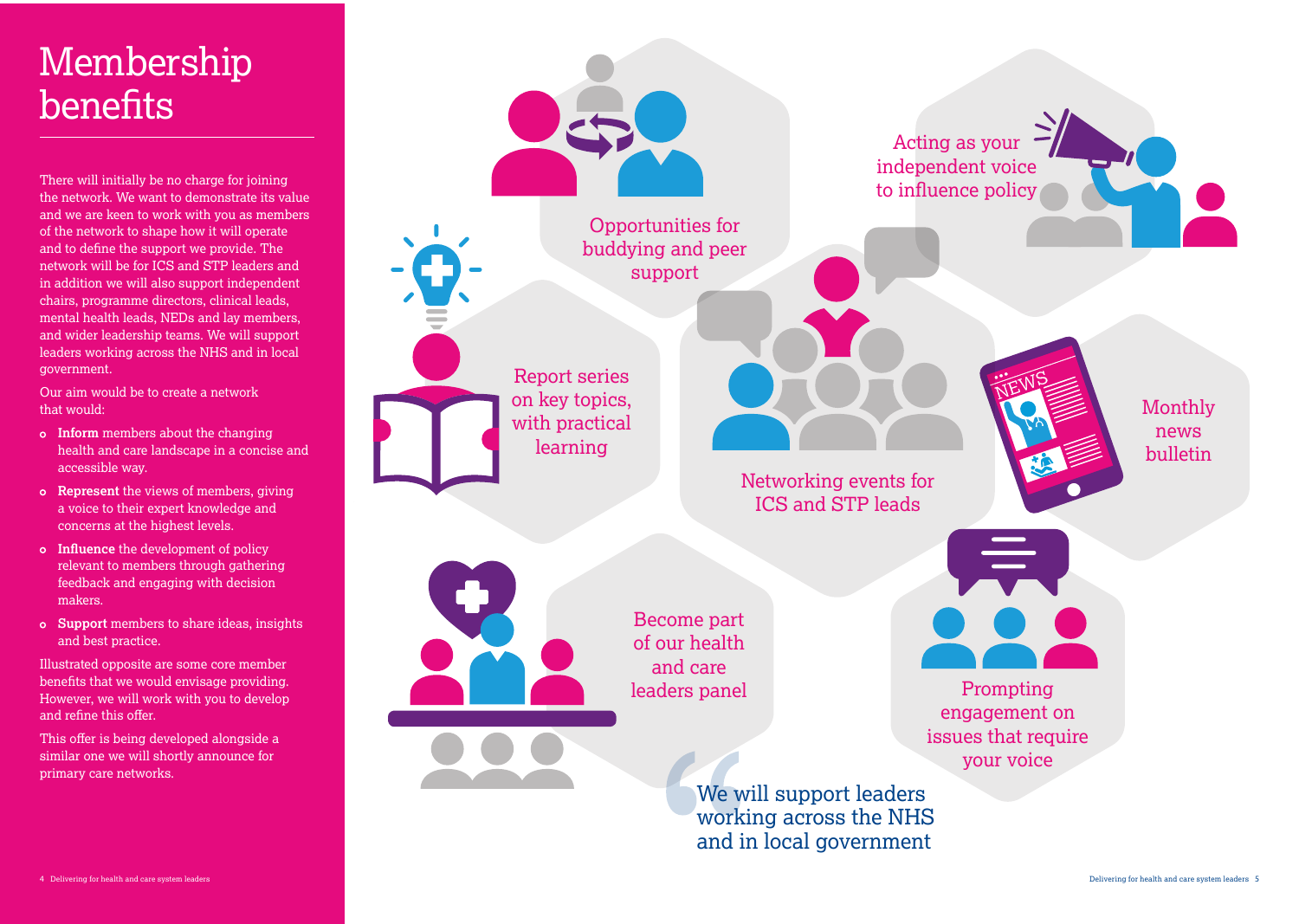### The issues you have told us are most important to you

We will work with you to identify the key themes and issues that you would like us to focus on. In our discussions with leaders thus far, these are the key issues that have emerged:

### Representing system leaders and influencing national policy

- $\bullet$ Making the case for wider investment in the health and care system, including investment in social care, capital, public health, training and education and local government more generally.
- **O** Advocating a national and regional operating model from NHS England/NHS Improvement that recognises and responds to different ICS and STP starting points and empowers local leaders, ensuring they have autonomy and flexibility.
- Supporting the development of the 'engine rooms' of  $\Omega$ ICS and STP partnerships, providing systems with the capacity and capability that they will need to succeed.
- $\bullet$ Promoting place-based working that brings together all the partners working to improve the health and wellbeing of their local population.

#### Supporting ICS development towards the goal of all systems achieving ICS status by 2021

- Providing opportunities to share information and  $\bullet$ learning between systems across the country.
- Helping shape policy on the ICS authorisation process,  $\bullet$ operation of system control totals and some of the continuing challenges in building effective relationships with system partners.
- $\bullet$ Establishing what good looks like for an ICS and exploring specific aspects of the ICS's role, such as the relationship with strategic commissioning.

### Sharing knowledge and best practice

- Providing access to case studies and best practice examples.
- $\bullet$ Facilitating a peer support approach, for example in relation to the development of five-year system plans.
- **o** Considering the interface between system, place and neighbourhood, including the relationship with emerging primary care networks.

### Providing practical support to system leaders and the wider ICS and STP team

- $\bullet$ Providing opportunities for systems to establish 'buddying' relationships to support shared learning.
- $\bullet$ Connecting leaders across the NHS, local government and other public services.
- Hosting regular events and webinars that respond to  $\bullet$ specific development needs and areas of common interest.
- **O** Creating opportunities for knowledge-sharing through national events, where appropriate, and in partnership with other national organisations.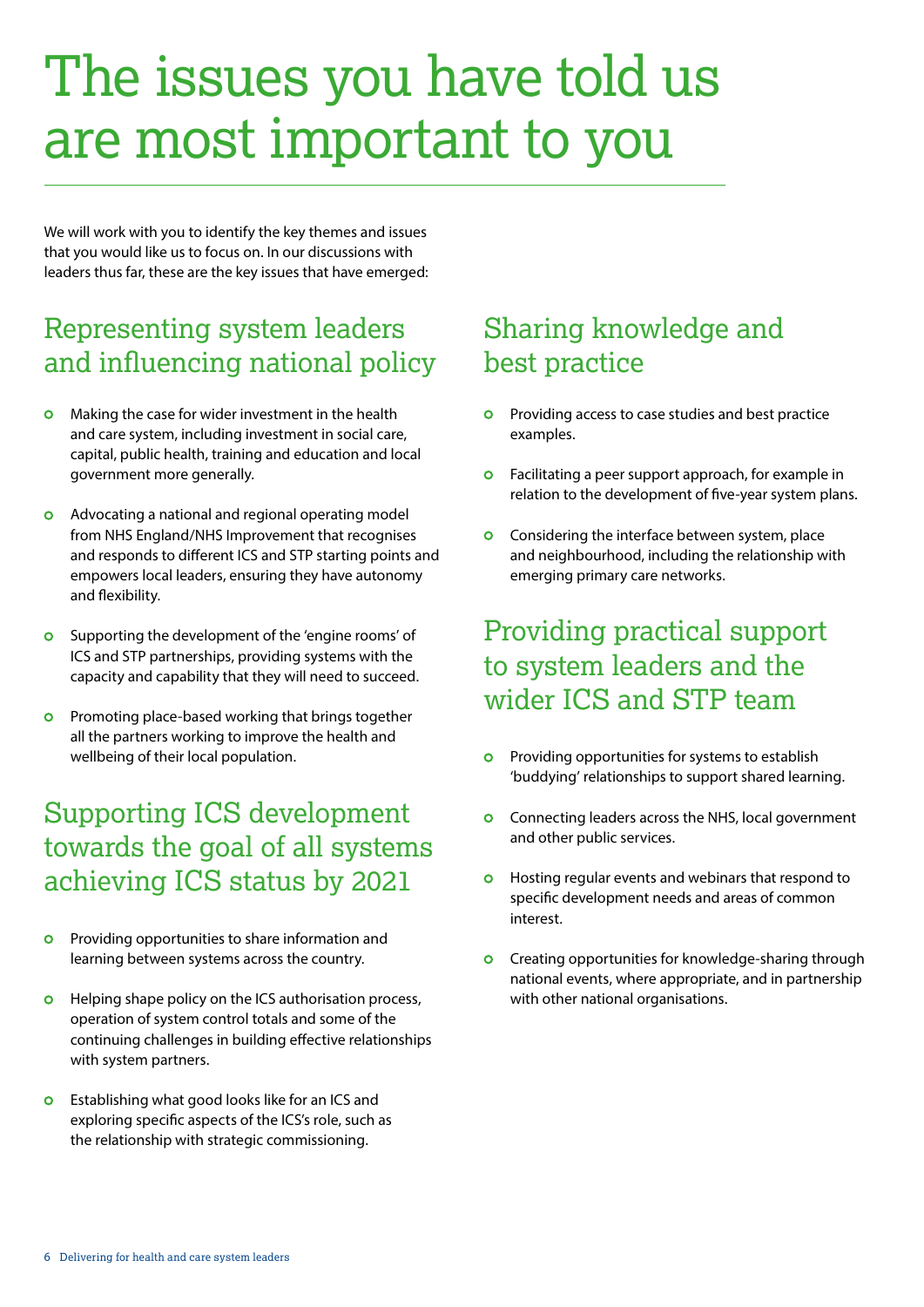### Wider membership benefits

As a member of the network and therefore of the NHS Confederation, you and your teams will also be able to access a range of wider benefits, including those outlined below. These member benefits sit alongside the services provided by our networks to their individual members.

- Our new **regional engagement** team is now up and running and is keen to support you in any way it can. We have a regional lead in each of the seven NHS England/NHS Improvement regions – if you have not already done so, please do make contact with them via [regional.leads@nhsconfed.org](mailto:regional.leads@nhsconfed.org)
- Our **BME Leadership Network** which launched in March 2019. If you, or other leaders or potential leaders in your team who would like to learn more about this exciting new group, or if you would like bespoke support and advice on equality diversity and inclusion issues, please contact [joan.saddler@nhsconfed.org](mailto:joan.saddler@nhsconfed.org)
- Our **Health and Care Women Leaders' Network** which now has more than 1,000 members. For more information, please contact [julie.johnson@nhsconfed.org](mailto:julie.johnson@nhsconfed.org)
- **O** Increasingly NHS leaders are recognising the potential and importance of their role in driving **growth within local economies**. This includes opportunities for NHS organisations and systems to access new funding sources. To find out more about our dedicated programme which provides support to members in this area, please contact [michael.wood@nhsconfed.org](mailto:michael.wood@nhsconfed.org)
- We have established an **NHS international special interest group** to plug into developments around the world, explore opportunities for the NHS to learn from overseas and promote our own best practice. If you or one of your team would like to find out more or just sign up, email [international@nhsconfed.org](mailto:international@nhsconfed.org)
- We organise **exclusive events for members** for example this year we have held roundtables on equality and diversity, the proposed future system architecture, how ICSs and STPs can become the engines for tackling the workforce crisis, and a dinner for senior leaders on the implementation of the Long Term Plan. We will prioritise you for invites to key events.
- We are leading a coalition of national health organisations in a major campaign – **Health for Care** – to help secure reform and a long-term funding settlement for social care. Our aim is to help deliver the sustainable social care system that is urgently required, and which will help reduce pressure on local NHS services. For more information, please contact [daniel.reynolds@nhsconfed.org](mailto:daniel.reynolds@nhsconfed.org)
- As the UK government negotiates our future relationship with the European Union, we are providing vital leadership on behalf of the health and social care sectors by leading two national coalitions – **the Brexit Health Alliance** and **Cavendish Coalition** – to make sure the NHS voice is heard during Brexit negotiations. We also influence and improve numerous EU laws that affect the NHS and we empower members to achieve their international ambitions, including accessing international funding streams. For more information, please contact [layla.mccay@nhsconfed.org](mailto:layla.mccay@nhsconfed.org)

Our new regional engagement team is keen to support you in any way it can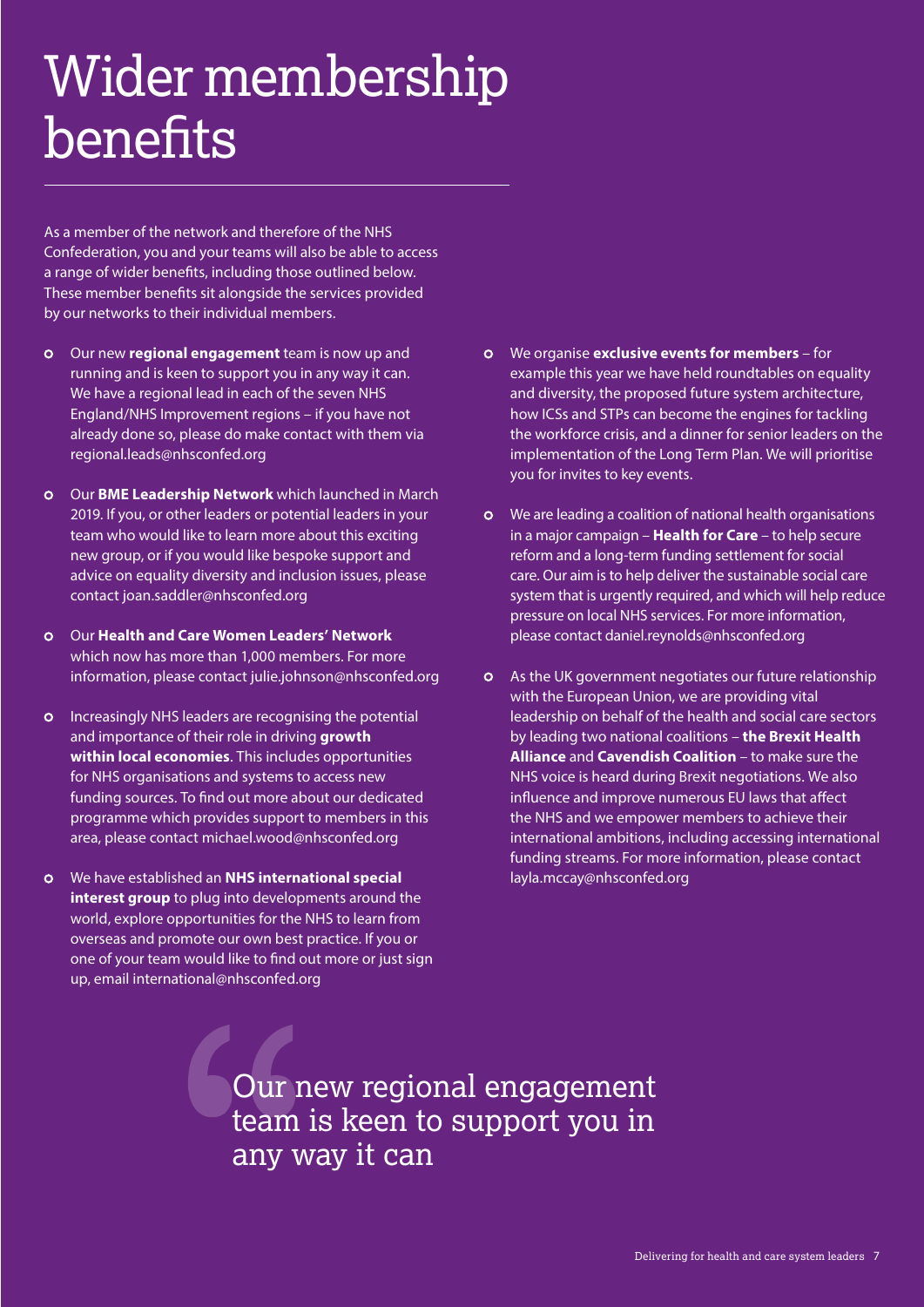- Events and other networking opportunities for ICS and STP independent chairs to share views, experiences and discuss the opportunities and challenges of the role.
- Regional meetings and an online forum providing support for ICS and STP programme directors.
- Forums for other key system leaders, including for mental health leads, workforce leads, and non-executive directors and lay members.
- Webinar series led by system leaders to share learning, experience and perspective. Speakers have included Rob Webster, Ian Dalton, Matt Tagney, David Pearson and Dr Claire Fuller.
- Joint events with ADASS focused on learning, sharing and developing effective relationships between the NHS and local government.
- Workshops and roundtables to help system-level and local leaders develop solutions to shared challenges.
- Specific content aimed at system leaders delivered at Confed19.
- An annual programme of roundtables and events that bring together system leaders with government and ALB leaders.
- o Regular blogs on our NHS Voices, written by and for system leaders, for example Kate Ardern, Robin Tuddenham, Aaron Cummins and Sharon Adams.

8 Delivering for health and care system leaders

### Our track record in supporting systems

#### Funding

Argues delivery of the Long Term Plan hinges on governmental investment in workforce, capital infrastructure, the prevention agenda, and social care.

# **NHS Clinical** The changing face of



#### Commissioning

Interviews with leaders from nine CCGs in England highlighting patient-centred work taking place to drive innovations and improvements across health and social care.



#### Governance

An explainer for the NHS and local government outlining possible solutions for the governance and accountability challenges brought on by integrated care.

#### **Workforce**

Reporting on a roundtable with ICS and STP leaders to agree how a strengthened role for local system leaders could develop, plan and deliver a workforce fit for the future.



NHS Confederation members, this report calls for action to remove the barriers to effective local system working and makes recommendations for the Long Term Plan.

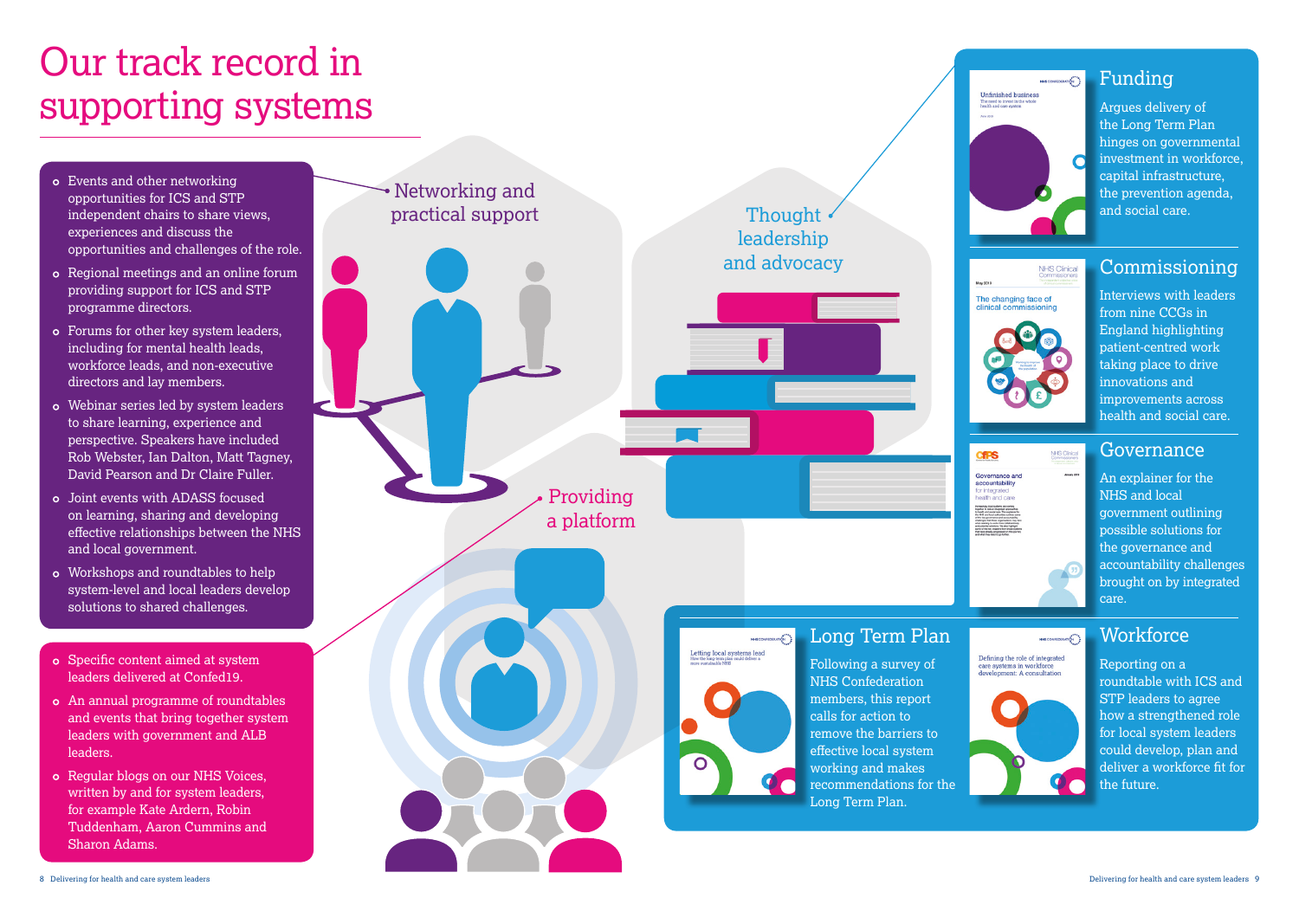### How to stay in touch



#### We offer a wide range of email newsletters, including:

- Media summaries
- Member update
- Health policy digest  $\bullet$
- **•** Local growth bulletin
- **o** NHS European office update
- Mental Health Network update  $\bullet$
- **o** Independent Healthcare Providers Network update
- **•** NHS Clinical Commissioners update
- **•** Local growth bulletin
- **•** Regional integrating care bulletins
- **o** NHS Brexit bulletin
- NHS Confederation chief executive's blog

#### Subscribe by visiting [www.nhsconfed.org/newsletters](https://www.nhsconfed.org/resources/email-newsletters)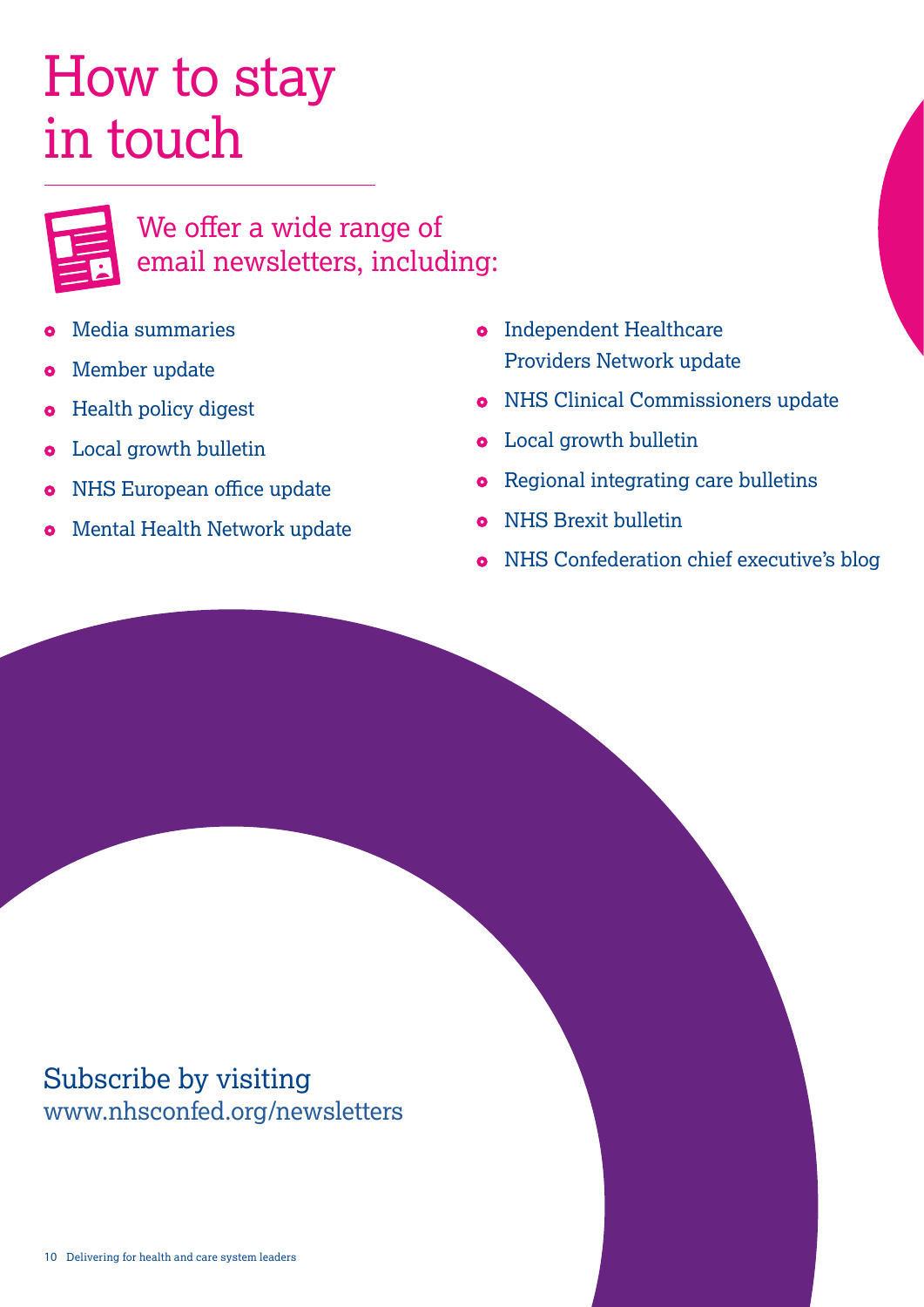- Follow us on Twitter [@nhsconfed](https://twitter.com/nhsconfed?ref_src=twsrc%5Egoogle%7Ctwcamp%5Eserp%7Ctwgr%5Eauthor)
- (iii) Visit us at [www.nhsconfed.org](http://www.nhsconfed.org)

 $E_{\text{Q}}$  Blog with us on NHS Voices – visit [www.nhsconfed.org/blog](http://www.nhsconfed.org/blog)

Showcase a case study of innovative work – visit [www.nhsconfed.org/](http://www.nhsconfed.org/resources) [resources](http://www.nhsconfed.org/resources)

Write to us at NHS Confederation, Floor 15, Portland House, Bressenden Place, London SW1E 5BH